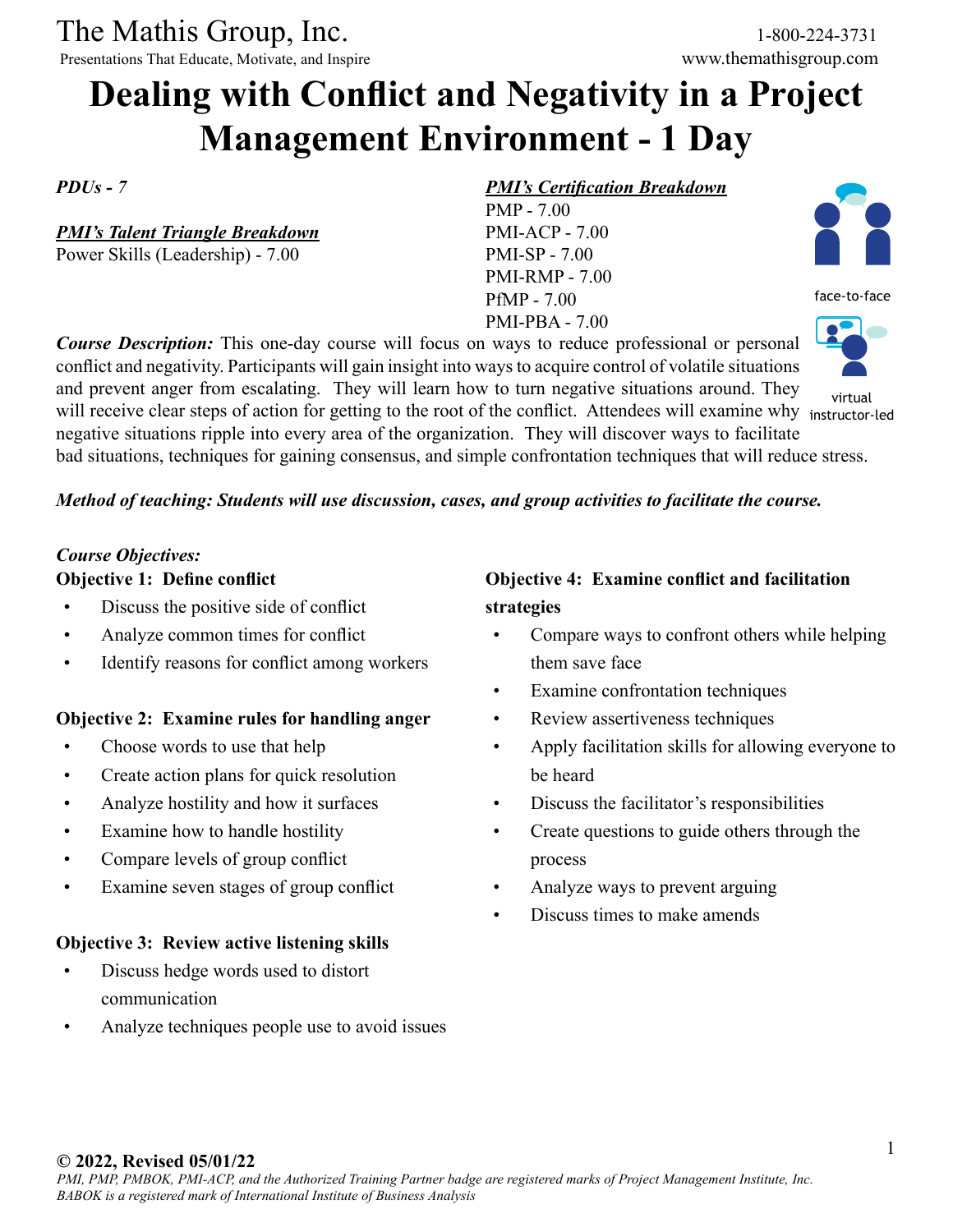The Mathis Group, Inc. 1-800-224-3731

Presentations That Educate, Motivate, and Inspire www.themathisgroup.com

# **Dealing with Conflict and Negativity in a Project Management Environment - 2 Day**

*PDUs - 14*

*PMI's Talent Triangle Breakdown* Power Skills (Leadership) - 14.00

#### *PMI's Certification Breakdown*

PMP - 14.00 PMI-ACP - 14.00 PMI-SP - 14.00 PMI-RMP - 14.00 PfMP - 14.00 PMI-PBA - 14.00

*Course Description:* This two-day course will focus on ways to reduce professional or personal conflict and negativity. Participants will gain insight into ways to acquire control of volatile situations instructor-led and prevent anger from escalating. They will learn how to turn negative situations around. They will receive clear steps of action for getting to the root of the conflict. Attendees will examine why negative situations ripple into every area of the organization. They will discover ways to facilitate bad situations, techniques for gaining consensus, and simple confrontation techniques that will reduce stress. They will create approaches to turn a negative situation into an optimistic workforce.

face-to-face virtual  $\epsilon$ a



online

#### *Method of teaching: Students will use discussion, cases, and group activities to facilitate the course.*

#### *Course Objectives:*

#### **Objective 1: Define conflict**

- Discuss the positive side of conflict
- Analyze eight most common times for conflict
- Identify six reasons for conflict among workers

#### **Objective 2: Examine rules for handling anger**

- Choose words to use that help
- Create action plans for quick resolution
- Analyze hostility and how it surfaces
- Examine how to handle personal and professional hostility
- Compare levels of group conflict
- Examine seven stages of group conflict

#### **Objective 3: Review active listening skills**

- Discuss hedge words people use to distort communication
- Analyze techniques people use to avoid issues

*(Continued on next page)*

#### **© 2022, Revised 05/01/22**